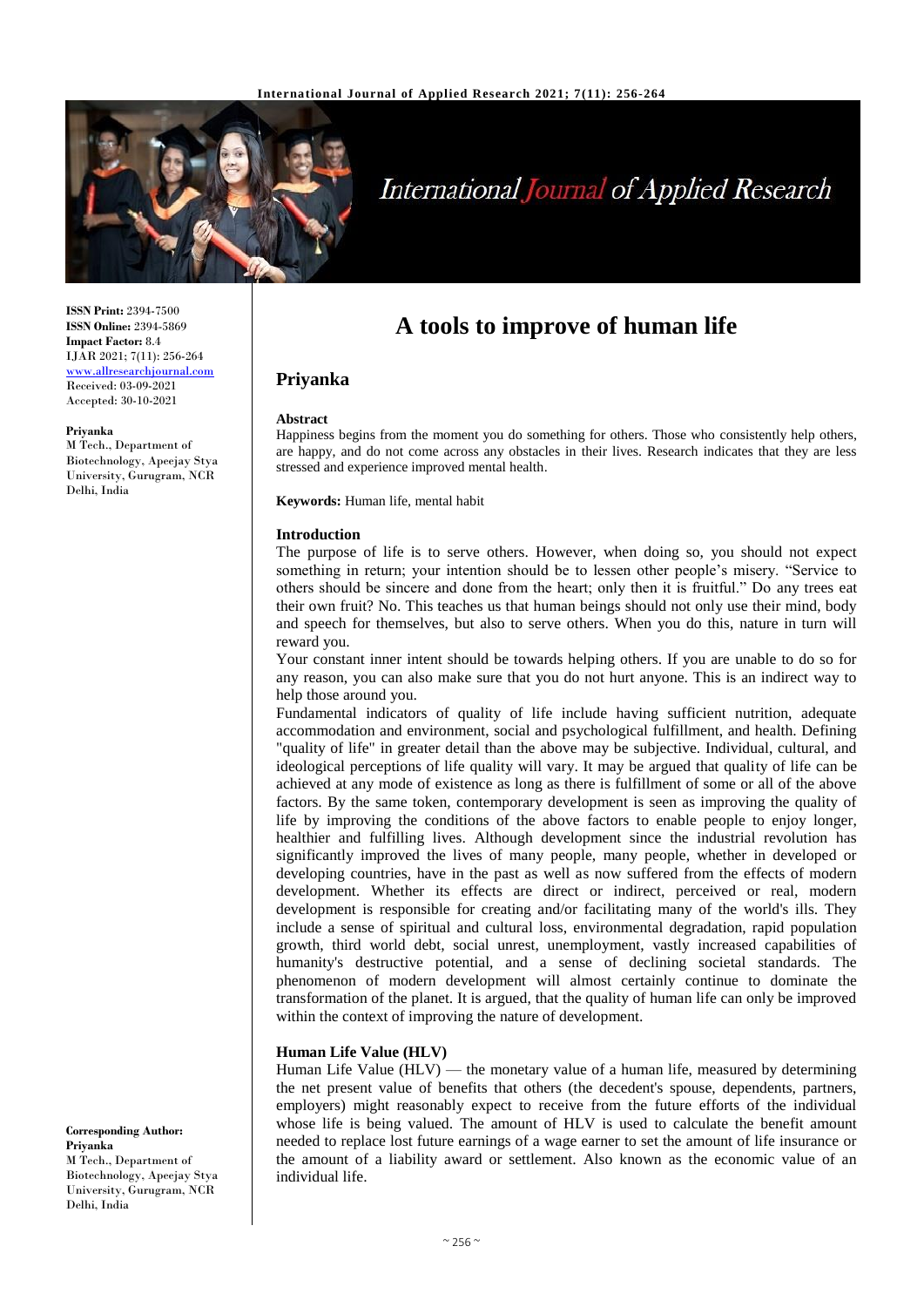#### **The Human Life Cycle**

According to the *American Journal of Clinical Nutrition*, the human life span, or the maximum length of time possible for human life, is 130 years. Ordovas, J. M. "Living Well to 100: Nutrition, Genetics, Inflammation." *Am J Clin Nutr* 83 (2006): 401S490S. Human bodies change significantly over time, and food is the fuel for those changes. People of all ages need the same basic nutrientsessential amino acids, carbohydrates, essential fatty acids, and twenty-eight vitamins and minerals-to sustain life and health. However, the amounts of nutrients needed differ. Throughout the human life cycle, the body constantly changes and goes through different periods known as stages.

## **The major stages of the human lifecycle are defined as follows**

- Pregnancy. The development of a zygote into an embryo and then into a fetus in preparation for childbirth.
- Infancy. The earliest part of childhood. It is the period from birth through age one.
- **Toddler years. Occur during ages two and three and are** the end of early childhood.
- Childhood. Takes place from ages four to eight.
- Puberty. The period from ages nine to thirteen, which is the beginning of adolescence.
- Older adolescence. The stage that takes place between ages fourteen and eighteen.
- Adulthood. The period from adolescence to the end of life and begins at age nineteen.
- $\blacksquare$  Middle age. The period of adulthood that stretches from age thirty-one to fifty.
- Senior years, or old age. Extend from age fifty-one until the end of life.

## **Changes during Pregnancy**

In this articles we will focus on the human life cycle from the prenatal period into early childhood. We begin with pregnancy, a developmental marathon that lasts about forty weeks. It begins with the first trimester (weeks one to week twelve), extends into the second trimester (weeks thirteen to week twenty-seven), and ends with the third trimester (week twenty-eight to birth). At conception, a sperm cell fertilizes an egg cell, creating a zygote. The zygote rapidly divides into multiple cells and within two weeks becomes an embryo and implants itself in the uterine wall, where it develops into a fetus. Some of the major changes that occur include the branching of nerve cells to form primitive neural pathways at eight weeks. At the twenty-week mark, physicians typically perform an ultrasound to acquire information about the fetus and check for abnormalities. By this time, it is possible to know the sex of the baby. At twenty-eight weeks, the unborn baby begins to add body fat in preparation for life outside of the womb. Elaine U. Polan, RNC, MS and Daphne R. Taylor, RN, MS, *Journey Across the Life Span: Human Development and Health Promotion* (Philadelphia: F.A. Davis Company, 2003), 81–82. Throughout this entire process, a pregnant woman's nutritional choices affect not only fetal development but also her own health and the future health of her newborn.

#### **Changes during Infancy**

A number of major physiological changes occur during infancy. The trunk of the body grows faster than the arms

and legs, while the head becomes less prominent in comparison to the limbs. Organs and organ systems grow at a rapid rate. Also during this period, countless new synapses form to link brain neurons. Two soft spots on the baby's skull, known as fontanels, allow the skull to accommodate rapid brain growth. The posterior fontanel closes first, by the age of eight weeks. The anterior fontanel closes about a year later, at eighteen months on average. Developmental milestones include sitting up without support, learning to walk, teething, and vocalizing among many, many others. All of these changes require adequate nutrition to ensure development at the appropriate rate.

#### **Changes during the Toddler Years**

Major physiological changes continue into the toddler years. Unlike in infancy, the limbs grow much faster than the trunk, which gives the body a more proportionate appearance. By the end of the third year, a toddler is taller and more slender than an infant, with a more erect posture. As the child grows, bone density increases and bone tissue gradually replaces cartilage. This process known as ossification is not completed until puberty. Developmental milestones include running, drawing, toilet training, and self-feeding. How a toddler acts, speaks, learns, and eats offers important clues about their development.

#### **Changes during Childhood**

Early childhood encompasses infancy and the toddler years, from birth through age three. The remaining part of childhood is the period from ages four through eight and is the time when children enter school. A number of critical physiological and emotional changes take place during this life stage. For example, a child's limbs lengthen steadily, while the growth of other body parts begins to slow down. By age ten, the skull and the brain have grown to near-adult size. Beverly McMillan, *Human Body: A Visual Guide* (Sydney, Australia: Weldon Owen, 2006), 258. Emotional and psychological changes occur as well. Children's attitudes and opinions about food deepen. They not only begin taking their cues about food preferences from family members, but also from peers and the larger culture. All of these factors should impact the nutritional choices parents make for their children. This time in a child's life provides an opportunity for parents and other caregivers to reinforce good eating habits and to introduce new foods into the diet while remaining mindful of a child's preferences. Parents should also serve as role models for their children, who will often mimic their behavior and eating habits.

#### **Changes during Puberty**

The onset of puberty is the beginning of adolescence and is the bridge between the childhood years and young adulthood. Medically, adolescence is defined as the period between ages eleven and fourteen for girls and between twelve to fifteen for boys. For the purpose of discussing the influence of nutritional choices during the life cycle, this text will follow the *2010 Dietary Guidelines for Americans*, which divides the adolescent years into two stages: ages nine to thirteen, or puberty, and ages fourteen to eighteen, or late adolescence. We will discuss puberty first. Some of the important physiological changes that take place during this stage include the development of primary sex characteristics, or the reproductive organs, along with the onset of menstruation in females. This life stage is also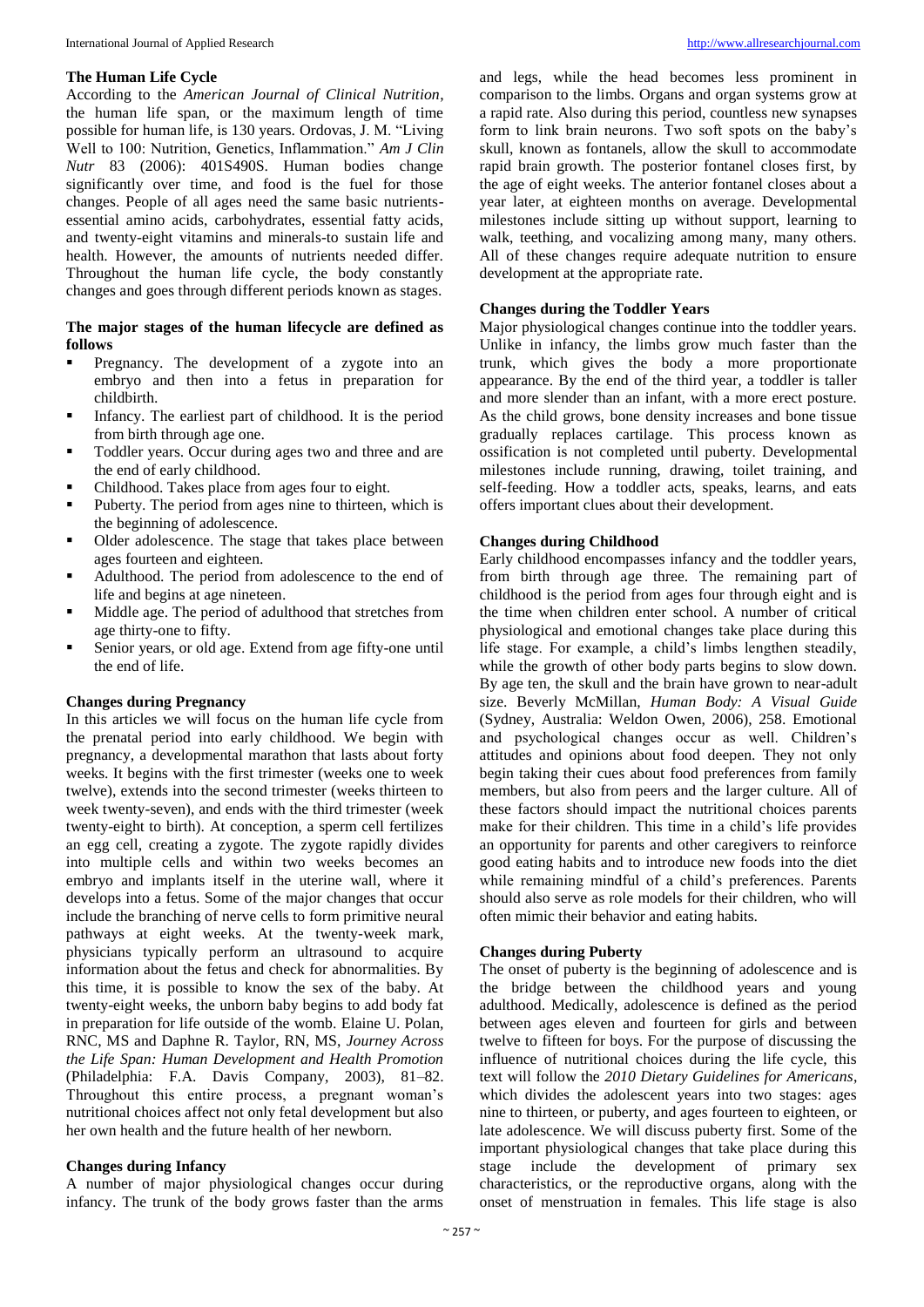characterized by the appearance of secondary sex characteristics, such as the growth of facial and body hair, the development of breasts in girls, and the deepening of the voice in boys. Other physical changes include rapid growth and alterations in body proportions.

## **Changes in Late Adolescence**

The *Dietary Guidelines* defines the next phase of the human life-cycle, late adolescence, as the period from ages fourteen to eighteen. After puberty, the rate of physical growth slows down. Girls stop growing taller around age sixteen, while boys continue to grow taller until ages eighteen to twenty. One of the psychological and emotional changes that take place during this life stage includes the desire for independence as adolescents develop individual identities apart from their families. As teenagers make more and more of their dietary decisions, parents or other caregivers and authority figures should guide them toward appropriate, nutritious choices.

## **Human Evolution: The Origin of Tool Use**

The way humans make and use tools is perhaps what sets our species apart more than anything else. Now scientists are more and more uncovering the forces that drove our lineage to our heights of tool use — and how tool use, in turn, might have influenced our evolution.

## **The first stone tools**

The ability to make and use tools dates back millions of years in our family tree. Chimpanzees, our closest living relatives, can on their own devise spear-like weapons for hunting and create specialized tool kits for foraging ants, suggesting our family tree may have possessed wooden tools since the ancestors of humans and chimps diverged some 4 million years ago.

The dawn of stone tools dates back some 2.6 million years to Gona in Ethiopia. Known as the Oldowan, these include not just fist-sized hunks of rock for pounding, but also the first known manufacture of stone tools — sharp flakes created by knapping, or striking a hard stone against quartz, obsidian, flint or any other rock whose flakes can hold an edge. At this time are also the oldest known butchered animal bones.

"So the hominids at this time, based on all the evidence that we have, had small australopithecine-sized brains, but nevertheless they figured out how to cut through often tough hide to efficiently get the meat off the bones and break the bones open for the marrow," said paleoanthropologist Henry Bunn at the University of Wisconsin at Madison.

This was the extent of the technology for nearly a million years. "It was probably very ad hoc — when you needed a stone tool and you didn't have one, just made one, then dropped it," said paleoanthropologist Thomas Wynn at University of Colorado at Colorado Springs.

Such technology is just slightly past the range of what apes generally do, Wynn added. Indeed, chimpanzees in the wild can use stones as simple tools for hammering, and the chimpanzee-like bonobo ape can even be taught how to flake stone to make cutting tools. "These don't seem to represent any great intellectual leap," he said.

The appearance of stone tools falls roughly in the middle of a drying trend in Africa between 2 million and 3 million years ago that would have presented our distant ancestors with a greater variety of habitats than they would have

known before, such as woodlands to grasslands, explained paleoanthropologist Thomas Plummer at Queens College in New York. "Tools may have allowed hominids to be more adaptable, extract food from a greater range of areas," he said.

## **A great advance in technology**

"You now have rough hand axes and cleavers," Wynn said. "The technology is really different, more sophisticated in a cognitive way than anything earlier hominids or chimpanzees could do — some see cognitive abilities to coordinate spatial and shape information that chimpanzees don't have. This is the beginning of what we call the Acheulean."

At about that time, *Homo erectus* has emerged. "Finally all the adaptations for arboreal life have gone," Wynn said. "*Erectus* has gone completely terrestrial — not climbing trees very much at all."

In addition, "*Homo erectus* has started carrying tools around, instead of dropping them after use," Wynn said. "Technology has become part of their adaptive niche, a more or less permanent day-to-day thing relied on regularly. It's all tremendously significant from a cognitive point of view. I would place all this as an even more significant transition than the initial use of stone tools."

# **Meat and evolution**

*Homo erectus* evolved in ways "to make getting access to meat and efficiently digesting meat more successful - you've got increased brain size, about two-thirds that of the modern human average, and increased body size," Bunn said. "You've also got a reduction in gut size, so you can devote the resources that would normally go there toward a bigger brain, as well as this high-energy brain food of meat to support those large brains."

This doesn't mean that early stone tools were restricted to just processing animal carcasses, Bunn noted, "or that meat became a dominant factor in their lives, since by all indications, from chimpanzees to tropical hunter-gatherer people today, plants are the dominant day-to-day part of the diet. It just shows an increased interest in meat."

#### **Technology and society**

As tool use evolved, "somewhere along the line, there had to have been really important changes in social evolution," Wynn said.

Scientists argue, for instance, when provisioning or the sharing of food began. "In *Homo erectus*, you see an increase in female size, which some argue suggests that infants are born less mature, thus requiring more maternal care. So the suggestion is that provisioning helps females find something to eat."

There are two ideas regarding provisioning. One is that males are the ones bringing food over due to pair-bonding between the sexes. Another is the "grandmother hypothesis," where grandmothers bring their daughters food to help them raise their offspring. "The problem with that is that with all male African apes, females leave groups at adolescence, so the grandmother hypothesis would represent a pretty dramatic change socially," Wynn said.

Still, Wynn noted other research has suggested primates spread throughout the Old World do possess these female links, "and *Homo erectus* has a very different distribution from the African apes, were distributed more widely in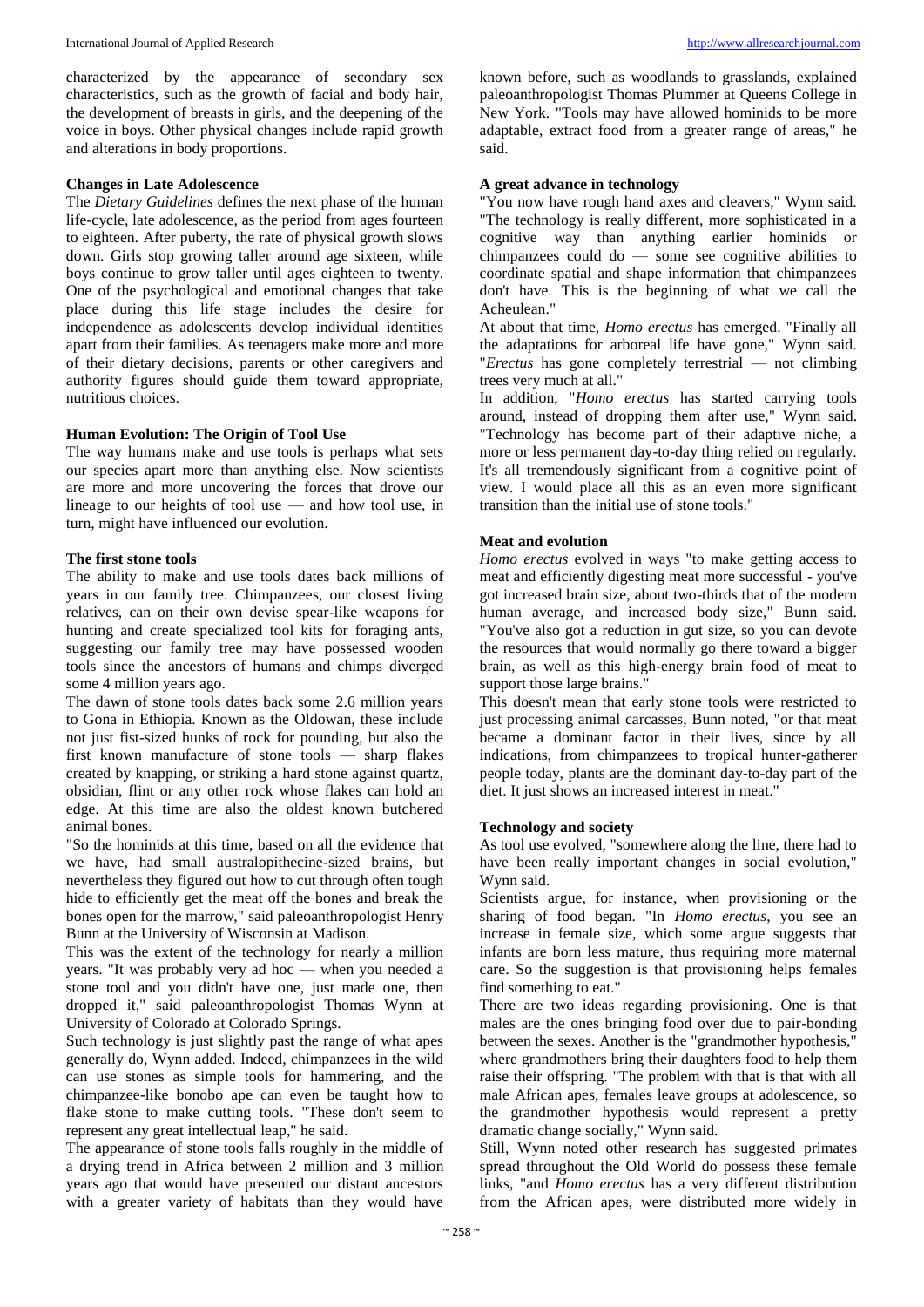Africa and Asia, and so maybe Homo erectus mimics the behavior of these other primates. Also, the new fossil *Ardipithecus* tells us our ancestors may not have been very much like chimps and gorillas, so maybe socially we were not as alike as well."

## **Windows into the brain**

Now scientists are using stone tools as windows to help investigate how the brains of the human family tree evolved over time.

"What was it these early stone-knappers knew that chimpanzees can't get?" Wynn asked. "I think one thing was that early hominids were much better at copying motor procedures — we can watch an individual perform a motor task and mimic it. Chimpanzees are terrible at that — they see a task and have to reinvent the wheel. This gets back to mirror neurons and the copying of behavior."

"Tools are the products of our brains, and we have millions of stone tools," Wynn added. What we need are more creative ideas on how to extract understanding from them, and what they tell us about our evolution."

We all need self-improvement tools if we want to grow. Most workers need tools to do their jobs. For example, accountants need calculators and computers. Beauticians need scissors and blow-dryers. Carpenters need hammers, and painters need buckets of paint and paintbrushes. Actors need scripts, costumes, and props.

You get the idea. If you're serious about self-improvement, there are some powerful self-improvement tools for you as well. In the tabs below, you will find some of the key tools with information and links.

#### **The primary self-improvement tools**

The main tools for self-improvement are meditation, selfhypnosis, brain wave entrainment and journaling. Using one or a combination of these tools can help you deepen your self-awareness. Hopefully, they will help you gain insight into where you need to make a significant change.

We think these tools are so critical that we have given each of them a page with links to help you find the help you want for your own personal self-improvement program. If you search the articles on the blog you will find a wide selection of articles about each tool discussed from different points of view. If you are serious about self-improvement, we encourage you to search not only this blog but also the Internet for more information and for sites that help you in a specific area.

## **One size does not fit all**

If one tool does not work for you, there are others that may be a perfect "fit." For example, if you absolutely can't sit still to meditate, then try brainwave entrainment. You may want a way to assess your progress and find that journaling the perfect tool for you. Another possibility is affirmations. Affirmations, coupled with any of the other tools, can be powerful. Use what helps you gain self-awareness—the foundation for all self-development efforts.

You are supposed to be unique. So it's important to discover your uniqueness when everything in you may be wanting to imitate someone else— a rock star, a great actor or actress, your favorite teacher, boss or best friend. Blaze your own trail, find your own path, create your own style.

So the important thing is to go on an exciting trip of discovery to learn your strengths and weaknesses, your talents, your likes and dislikes. Once discovered you can go about honing the strengths and, yes, your weaknesses.

Self-improvement is a great adventure that can be filled with fun. It can lead you to disappointment or to the exhilaration of a lifetime. If done with an open heart and an open mind it can be rich and rewarding.

Are you someone who likes to grow? Do you constantly seek self-improvement through any means necessary?

There is always something about ourselves we can improve on. The human potential is limitless, so it's impossible to reach a point of no growth.

Whenever we think we are good, we can be even better.

As a passionate advocate of growth, I'm continuously looking for ways to self-improve. I've compiled 42 of my best tips, which might be helpful in your personal growth journey. Some of them are simple steps which you can engage in immediately. Some are bigger steps which takes conscious effort to act on.

#### **1. Read Every Day**

Books are concentrated sources of wisdom. The more books you read, the more wisdom you expose yourself to.

When you're reading a book every day, you will feed your brain with more and more knowledge.

Here're 5 great books to read for self-improvement:

#### **2. Learn a New Language**

As an Indian, my native language is Hindi, as we all know Indians have a vast diversity of culture but I am always more interested in the international language English, I enjoy reading about the western culture. out of interest, I took up language courses in the past few years, such as Spanish, German and Chinese.

I realized learning a language is a whole new skill altogether, and the process of opening yourself up to a new language and culture is a mind-opening experience.

## **3. Pick up a New Hobby**

Beyond just your usual favorite hobbies, is there something new you can pick up? Is there a new sport you can learn?

Your new hobby can also be a recreational hobby. For example, you can try pottery, Italian cooking, dancing, wine appreciation, web design, etc.

Learning something new requires you to stretch yourself in different aspects, whether physically, mentally or emotionally.

Here're 20 hobbies to get you some new ideas: 20 Productive Hobbies That Will Make You Smarter and Happier

#### **4. Take up a New Course**

Courses are a great way to gain new knowledge and skills for self-improvement. It doesn't have to be a long-term course; seminars, workshops, and online courses serve their purpose, too.

## **5. Create an Inspirational Room**

Your environment sets the mood and tone for you. If you are living in an inspirational environment, you are going to be inspired every day.

If there's a room in your house that looks messy or dull, take it to the next level by putting on a new coat of paint, buying a few nice paintings for the walls, or investing in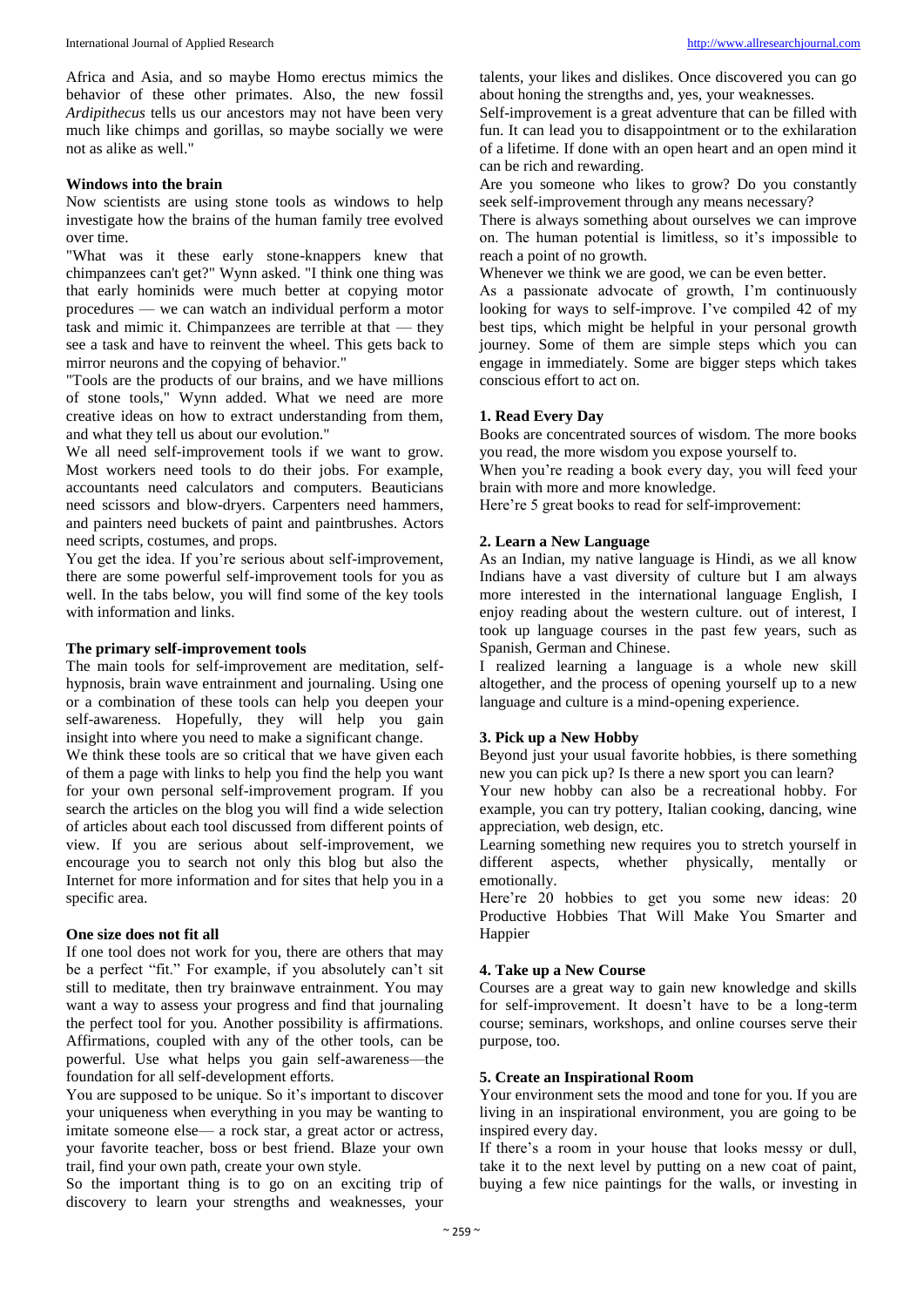some comfortable furniture to make it a space that will always feel welcoming and inspiring.

## **6. Overcome Your Fears**

Whether it's the fear of uncertainty, fear of public speaking, or fear of risk, all your fears keep you in the same position and prevent you from improving your life.

Recognize that your fears reflect areas where you can grow as they act as a compass pointing at areas that need attention.

# **7. Level up Your Skills**

If you have played video games before, you'll know the concept of leveling up - gaining experiences so you can be better and stronger.

As a game lover. I'm constantly leveling up my conversation skills or speaking skills and engagement abilities to speak with different people. What skills can you level up?

# **8. Wake up Early**

Waking up early has been acknowledged by many to improve your productivity and your quality of life.<sup>[1]</sup>

When you wake up early, you'll have time to dedicate to self-improvement before everyone else is up. You'll add extra time to your day, soak up the morning tranquility, and absorb the early-morning sunlight that will help your brain switch into its active mode.

Not sure how to wake up early and feel energetic? These ideas will help: How to Get Motivated and Be Happy Every Day When You Wake Up

# **9. Have a Weekly Exercise Routine**

A better you starts with being in better shape through physical activity. I personally make it a point to jog at least 3 times a week, at least 30 minutes each time.

Try to mix it up by doing different exercises each day to prevent boredom and muscle strain.

# **10. Start Your Life Handbook**

A life handbook is a book that contains the essentials on how you can live your life to the fullest, such as your purpose, your values, and your goals. You can think of it as a manual for how to live your best life through consistent self-improvement.

I started my life handbook in 2020, during the pandemic and it's been a crucial enabler in my progress.

These are the points, which need to be changed and recorrect.

# **11. Write a Letter to Your Future Self**

Where do you see yourself 5 years from now? What kind of person will you be after you learn how to improve yourself? Write a letter to your future self and seal it. Make a date in your calendar to open it 1-5 years from now. Then, start working to become the person you want to open that letter.

# **12. Get out of Your Comfort Zone**

Real growth comes with hard work and sweat. Being too comfortable doesn't help us grow; it makes us stagnate.

Identify where your comfort zone lines are and how you can begin to step out of them little by little. Go hiking on a trail you've never been to, make a dish you've never tried, or say yes next time a friend asks you to go out when you'd normally say no.

## **13. Put Someone up to a Challenge**

Competition is one of the best ways to grow and aid in selfimprovement. Set a challenge (weight loss, exercise, financial challenge, etc.) and compete with an interested friend to see who achieves the target first.

Through the process, both of you will gain more than if you were to set off on the target alone.

# **14. Identify Your Blind Spots**

Scientifically, blind spots refer to areas our eyes are not capable of seeing. In personal development terms, blind spots are things about ourselves we are unaware of. Discovering our blind spots helps us discover our areas of improvement.

One exercise I use to discover my blind spots is to identify all the things/events/people that trigger me in a day—trigger meaning making me feel annoyed, frustrated, or angry. These represent my blind spots.

Once I know these triggers, I can identify ways to improve them or overcome them.

# **15. Ask for Feedback**

As much as we try to improve, we will always have blind spots. Asking for feedback gives you an additional perspective as you learn how to improve yourself.

Some people to approach are friends, family, colleagues, a boss, or even acquaintances, since they will have no preset bias and can give their feedback objectively.

# **16. Stay focused with to-do lists**

Starting your day with a list of tasks you want to complete will help you stay focused. In comparison, the days when you don't do this can end up being chaotic or unproductive. You may forget certain tasks or end up running out of time since you haven't created a plan to tackle each item.

# **17. Set Big, Hairy, Audacious Goals (BHAGs)**

I'm a big fan of setting BHAGs. BHAGs stretch you beyond your normal capacity since they are big and audacious—you wouldn't think of attempting them normally.

What are BHAGs you can embark on that will make you feel good about yourself once you complete them? Set them, and start working on them.

# **18. Acknowledge Your Flaws**

Everyone has flaws, but what's most important is to understand them, acknowledge them, and address them through self-improvement practices.

What do you think are your flaws? What are the flaws you can work on now? How do you want to address them?

Remember to do this with a sense of self-love. Do not look at your flaws through a self-critical or mean-spirited light. This is about finding areas you feel you can improve upon, not finding things that are wrong with you.

# **19. Get Into Action**

The best way to learn and improve is to take action. What is something you have been meaning to do? How can you take action on it immediately?

# **20. Learn From People Who Inspire You**

Think about people you admire, people who inspire you. These people reflect certain qualities you want to have for yourself as you learn how to improve yourself.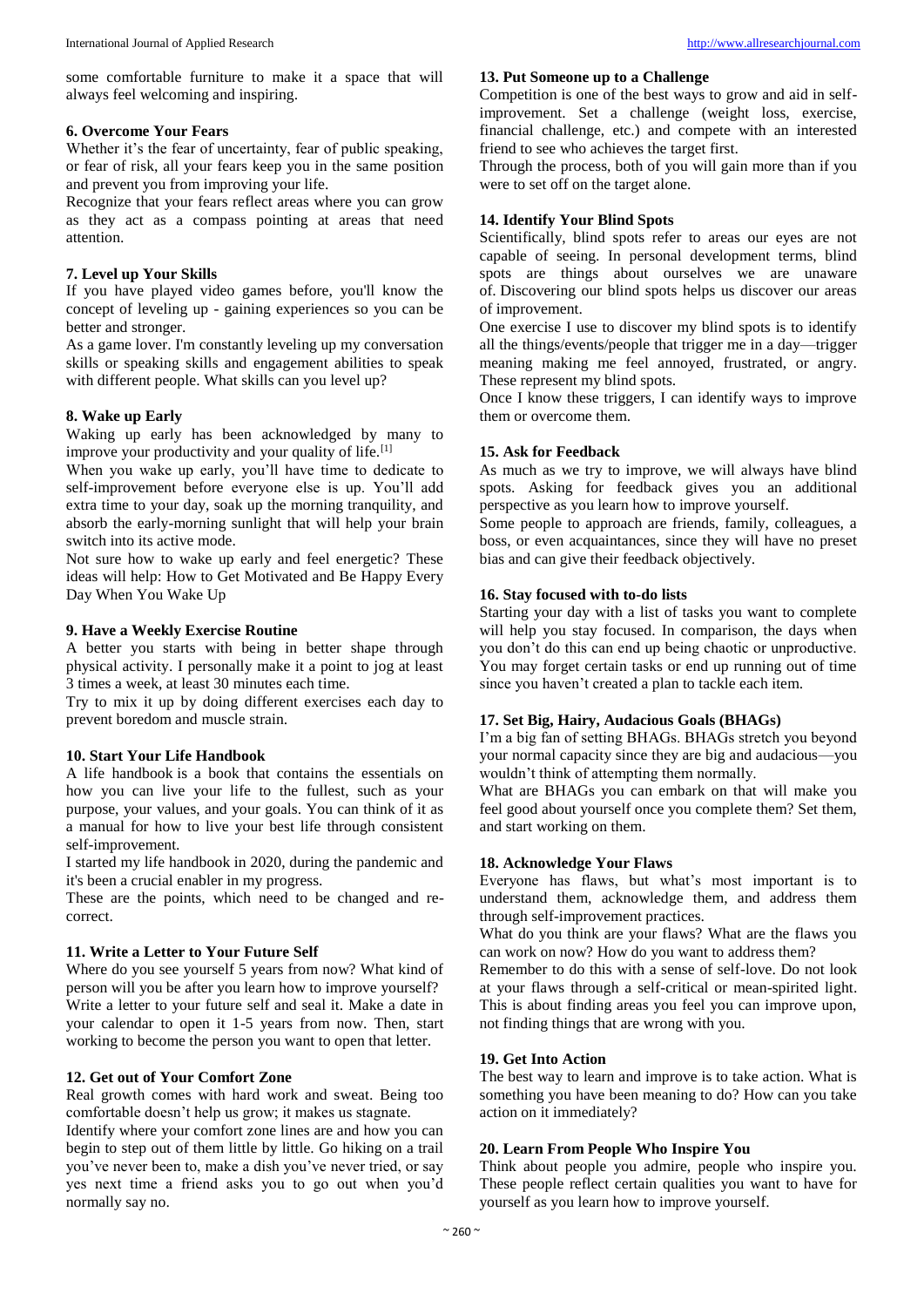What are the qualities in them you want to have for yourself? How can you acquire these qualities?

## **21. Quit a Bad Habit**

Are there any bad habits you can work on eliminating? This can include oversleeping, smoking, drinking, procrastinating.

Here's some great advice from Lifehack's CEO on hacking your habit loop to break bad habits and build good ones: How to Break a Habit and Hack the Habit Loop

#### **22. Cultivate a New Habit**

Some good habits to cultivate include reading books, waking up early, exercising, reading a new personal development article a day, and meditating.

Are there any other new habits you can cultivate for more self-improvement?

#### **23. Avoid Negative People**

"You are the average of the 5 people you spend the most time with"

Wherever we go, there are bound to be negative people. Don't spend too much of your time around them if you feel they drag you down.

## **24. Learn to Deal with Difficult People**

There are times when there are difficult people you can't avoid, such as at your workplace, or when the person is part of your inner circle of contacts.

Learn how to deal with them as you're learning how to improve yourself. These people management skills will go a long way in working with people in the future.

#### **25. Learn From Your** Friends

Everyone has amazing qualities in them. It's up to us how we want to tap into them.

With all the friends who surround you, they are going to have things you can learn from.

Try thinking of a good friend right now. Think about just one quality they have that you want to adopt. How can you learn from them and adopt this skill for yourself?

## **26. Start a Journal**

Journaling is a great way to gain more self-awareness. As you write, clarify your thought process and read what you wrote from an outsider's perspective. This will help you gain more personal insight.

#### **27. Start a Blog About Personal Development**

To help others grow, you need to first be walking the talk of self-improvement. There are expectations of you, both from yourself and from others, which you have to uphold.

#### **28. Get a Mentor or Coach**

There's no faster way to improve than to have someone help you achieve your goals.

Many of my clients approach me to coach them in their goals, and they achieve significantly more results than if they had worked alone.

If you're looking for a mentor, don't miss these tips: What to Look for in a Good Mentor

#### **29. Reduce the Time You Spend on Messaging Apps**

Having messaging apps open as a default results in a lot of wasted time. This time can be much better spent on other self-improvement activities.

The days when I don't get on chat, I get a lot more done. I usually disable the auto start-up option in the chat programs and launch them when I do want to chat and really have the time for it.

### **30. Learn Chess**

Chess is a terrific game to learn strategy and hone your brainpower. Not only do you have fun, but you also get to exercise your analytical skills.

## **31. Watching TV Stop**

Many programs and advertisements on TV are meant to distract you instead of empowering or educating you. This time is better spent elsewhere, such as with close friends, doing a hobby you enjoy, or exercising.

# **32. Start a 30-Day Challenge**

Set a goal and give yourself 30 days to achieve this. Your goal can be to stick with a new habit or develop a new hobby.

30 days is just enough time to strategize, plan, get into action, review, and nail the goal.

#### **33. Meditate**

Meditation helps to calm you and be more conscious while improving your overall mental health. Meditation can also help you sleep better, be more productive, and be kinder to those around you.

Have a go with this 5-minute Guide to Meditation: Anywhere, Anytime.

#### **34. Learn Public Speaking**

Interestingly, public speaking is the #1 fear in the world, with #2 being death.

Public speaking can help you learn how to communicate better, present yourself, and engage people. These skills are helpful both personally and professionally, as you'll do better in meetings and presentations.

## **35. Network with Experts**

These people have achieved their results because they have the right attitude, skill set, and know-how. How better to learn than from the people who have been there and done that as you learn how to improve yourself?

Gain new insights from them on how you can improve and achieve the same results for yourself.

#### **36. Let Go of the Past**

Is there any grievance or unhappiness from the past which you have been holding onto? If so, it's time to let it go as part of your self-improvement.

Holding on to it prevents you from moving on and becoming a better person. Break away from the past, forgive yourself, and move on.

## **37. Start a Business Venture**

Is there anything you have an interest in? Why not turn it into a venture and make money while learning at the same time?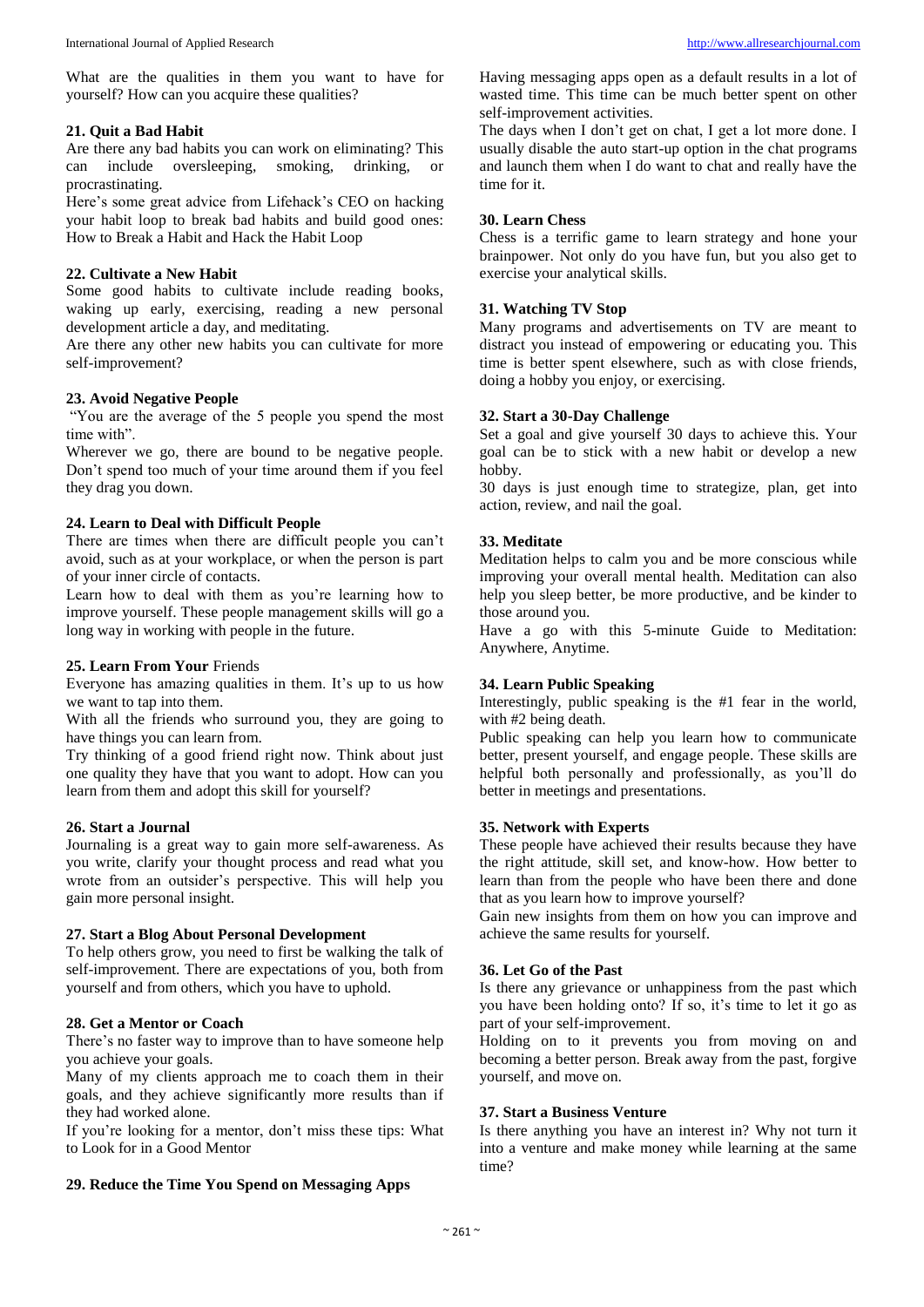Starting a new venture requires you to be learn business management skills, develop business acumen, and have a competitive edge.

The process of starting and developing my personal development business has equipped me with many skills, such as self-discipline, leadership, organization, and management.

#### **38. Show Kindness to Those Around You**

You can never be too kind to someone. Being kind helps us to cultivate other qualities such as compassion, patience, and love.

As you get back to your day after reading this article later on, start exuding more kindness to the people around you, and see how they react.

Also, notice how you feel as you behave kindly to others. Chances are you will feel more optimistic and grateful.

#### **39. Reach out to People Who Dislike You**

If you ever stand for something, you are going to get haters. It's easy to dislike the people who dislike us; it's much more challenging to love them back. Being able to forgive, let go, and show love to these people requires magnanimity and an open heart.

Seek a resolution and get closure on past grievances. Even if they refuses to reciprocate, love them all the same. It's much more liberating than to hate them back.

## **40. Take a Break**

Have you been working too hard? Self-improvement is also about recognizing our need to take a break to walk the longer mile ahead. You can't be driving a car if it has no fuel.

Scheduling downtime for yourself is important. Take some time off for yourself every week. Relax, rejuvenate, and charge yourself up for what's up ahead.

## **41. Read 1 Personal Development Article a Day**

Some of my readers make it a point to read at least one personal development article every day, which I think is a great habit. There are many terrific personal development blogs out there, some of which you can check here.

#### **42. Commit to Your Personal Growth**

I can be writing list articles with 10 ways, 25 ways, 42 ways, or even 1,000 ways to improve yourself, but if you have no intention to commit to your personal growth, it doesn't matter what I write.

You are responsible for your personal growth as you learn how to improve yourself. Make the decision to commit to your personal growth and embrace a lifelong journey of growth and change. Kick off your growth by picking a few of the steps above and working on them.

The results may not be immediate, but I promise that as long as you keep to it, you'll start seeing positive changes in yourself and your life.

#### **More Self-Improvement Tips**

- How to Create a Habit of Continuous Learning for a Better You
- 10 Ways to Find Learning Motivation (Even After You've Graduated)
- How to Learn Something New Every Day and Stay Smart

#### **Understand Your Learning Style to Learn Faster**!

If you want to learn faster, find out your learning style! Maximize the strengths of your learning style so you can master anything new fast.

Even during the midst of a pandemic, self-improvement is still a crucial aspect to our lives today. There are tonnes of articles that you could be reading from our site or from others. However, the articles aren't able to provide the depth and the growth you need when compared to courses or programs.

So if you are looking to step up your own self-improvement and invest in yourself and the life you want to lead, here are some of the best self-improvement classes to consider.

But before getting to that, here is the criteria that we use to determine these courses. All of these qualities have been present in the best self-improvement classes we could find:

- Little commitment All these courses can be done in the comfort of your own home and at your own pace as well. Most of these courses recommend spending a few hours each week on their material.
- Prestigious These courses are done by recognizable institutes with good reputation on their education quality.
- Leverage on skillset Each of the courses focuses on one area of your life, however it also helps develop other areas of your life at the same time.

# **1. Lifehack Mastercourses & Free Classes**

Lifehack isn't just a blog but rather a hub with all kinds of resources at people's disposal. You may already be familiar with our particular workbooks, but we also provide courses of our own.

Firstly, there's a free course that will guide you to break your procrastination loop and start taking action to get what you want. Ending procrastination is essential to multiplying your time, energy, and the overall quality of your life. Here you can learn more about the free class:

 Hacking Procrastination 4-Day Mini Series – best for learning how to overcome procrastination once and for all

Our second set of courses are the courses where we help you break free of your limitations to become the best version of yourself. These courses aren't free, but each course goes into extensive detail on everything from motivation, overcoming challenges and staying focused to improving your overall learning capabilities, controlling your emotions and mindset:

- Full Life Framework best for those who want to live a more balanced and fulfilling life
- Make It Happen best for anyone who wants to turn their goals and dreams into reality
- Laser Focus With Purpose best for anyone who wants to boost productivity by maximizing their focus
- Learn Anything Fast best for anyone who wants to become a master of any skills
- Busy Yet Fit Home Workout Program best for busy people who want to stay fit and healthy

#### **2. The science of well-being**

Yale University has been around for over 300 years at this point and one of the most popular classes in that time span is this one: The Science of Well-Being. After all this time, Yale is providing this course to everyone for free.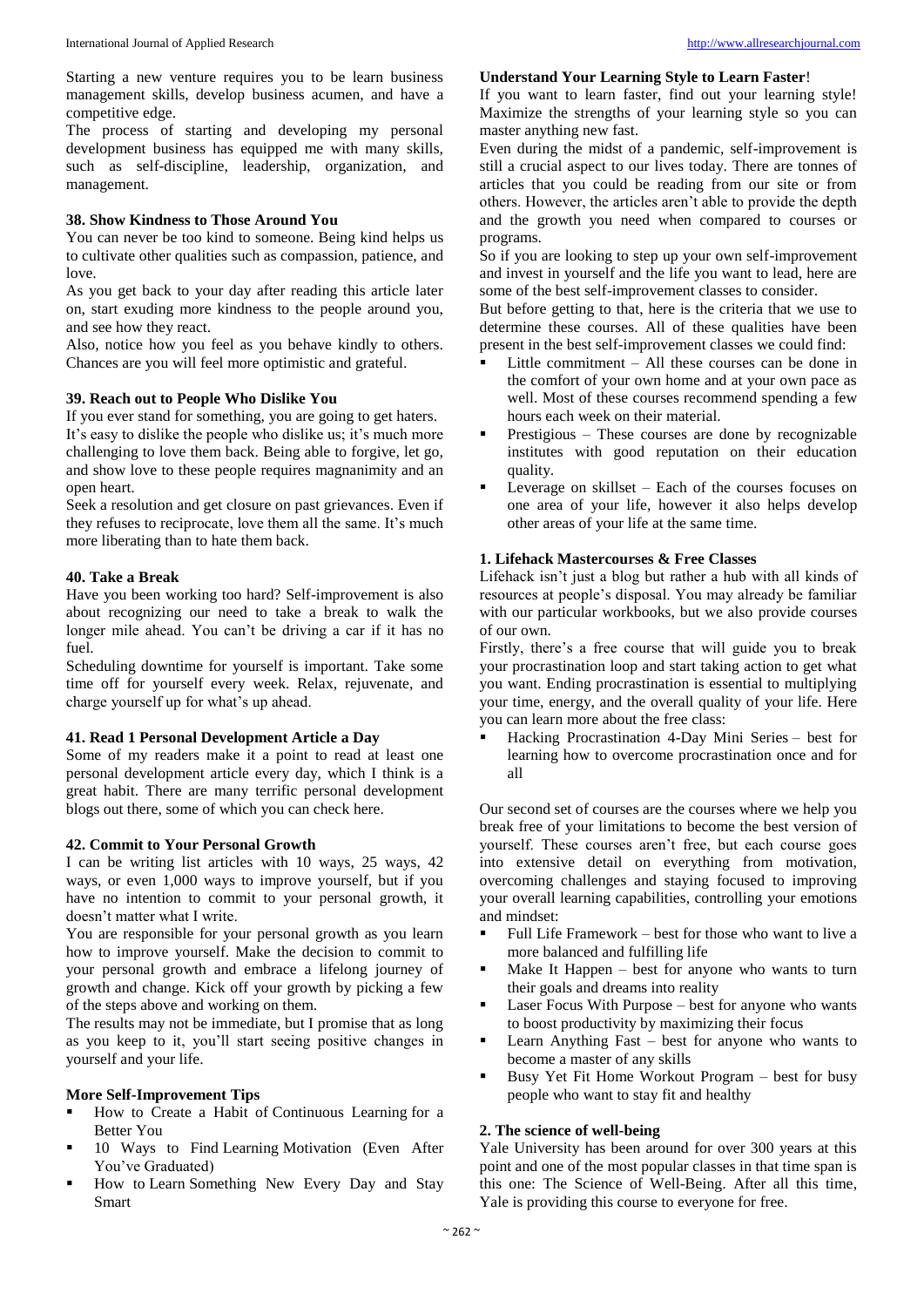In this class, Yale Psychology Professor Laurie Santos introduced this class as "Psychology and the Good Life" in spring 2018. The class was designed to help students in navigating anxiety, depression, and stress in their lives. The class at the time was so popular that roughly a quarter of Yale undergraduates enrolled in it that spring.

Going into more detail about this course, this 4-week course is designed to provide a step-by-step process for boosting happiness. The course heavily focuses on positive psychology – what misconceptions we have about happiness and what has been scientifically proven to make us

## **3. Learning How to Learn**

Another notable course to consider is the Learning How to Learn course. On the platform Coursera, it is one of the most popular and loved courses on the platform with nearly 2 million students enrolled since it's been there. It's taught by the distinguished professor

The premise of the course is what you'd expect, the goal of this course to teach you to learn more. It'll ultimately lead to you training your brain to effectively process information and learn complicated subjects even. All of this is done through various tools and methods – from stories to goofy animations like surfing zombies, metabolic vampires and an "octopus of attention".

## **4. Mindshift**

Another course developed by Dr. Barabara Oakley is this course: Mindshift. If you're planning to take the course Learning How to Learn, this one builds off of that popular course. Overall, it's meant to help learners boost their career and life by shifting their mindset to a learning one.

Dr. Oakley firmly believes that any person can train themselves to learn at any stage in life. She believes that from personal experiences but also how this course is designed. Through this course, you learn how to be seeking out mentors to learn from, how to avoid common learning pitfalls, career ruts, and the general ruts in life.

By the end of this 4-week program, you'll have access to new tools and strategies to face any career challenge and seek better methods to surmount new learning curves.

# **5. De-Mystifying Mindfulness**

Mindfulness is something that we've all been trying to obtain in recent years and people are noticing it. Whether we strive for this for therapy, lifestyle choice, or for other technology, many of us consider this a pastime we do in solitude at this point.

But despite the number of us practicing mindfulness, not many of us fully grasp it. De-Mystifying Mindfulness is a course designed to help people get up to speed with it through various methods. This course gathers information from various disciplines in science, social sciences and humanities to help unlock and understand mindfulness in its various forms.

This is a truly unique course as it's rooted in experiential learning mixed with evidence base of what mindfulness can do to people. And a conceptual base of what mindfulness might actually be.

## **6. Achieving Personal and Professional Success Specialization**

The best way to explain what Achieving Personal and Professional Success Specialization is. is that it's four of the

most popular courses taught by Wharton School, the University of Pennsylvania wrapped into one Specialization. Through these four courses, you'll be able to maximize your potential and be more successful in both personal and professional life. You'll learn various techniques and exercises that this school teaches.

## **Going into more detail the four courses consist of these four**

- Success learn about defining goals, understand how goals connect to long-term images of yourself.
- Communication skills tools to improve communication with others. You'll also learn to take other people's perspectives, where trust comes from, and build relationships.
- Leading the Life you want skills that allow you to lead in the four domains of life: work, home, community, and private.
- Influence how to develop it and become more effective in achieving organizational goals.

# **7. Think Again**

Reasoning is another important aspect of life. Think Again is all about teaching you how to reason and argue well with people without raising your voice and getting flustered. It's four short courses that explore the logic behind arguments, how we construct arguments and deconstruct them, how to identify and evaluate arguments, and what makes a good argument.

Specifically, you'll learn about the vital rules to be following in thinking about any topic at all

## **8. Neuroplasticity**

Amongst the scientific and psychology circles, this has become quite the buzzword: Neuroplasticity. The concept promises to rewire our brain and improve everything from health and mental wellbeing to our quality of life. Gregory Caremans teaches the concept of Neuroplasticity and how you can take action and use this to your advantage in the course Neuroplasticity. Through it, you can develop mental flexibility, change habits, stop procrastination and even alter memories.

Gregory is a psychologist with a Master's in communication and is specialized in Neurocognitive and Behavioral Approach. And even though he comes from a complex field, his course is instructed in such a way that you can easily use this information and apply it in your daily life.

#### **9. Become A Super Learner**

Similar to Learning How to Learn, this Udemy course Become A SuperLearner is all about learning faster and unlocking the vast potential of your mind. This course is different though in that it focuses more on improving your ability to learn new skills, provide advanced memory techniques, long-term retention and application of information.

Another way to think about this course is that it looks into cognitive and neurological factors that make learning easier and more successful with longer retention of information.

# **10. Get Beyond Work-Life Balance**

The final course on the list is Get Beyond Work-Life Balance. As this course suggests, this is all about getting skills that help you to achieve balance and have